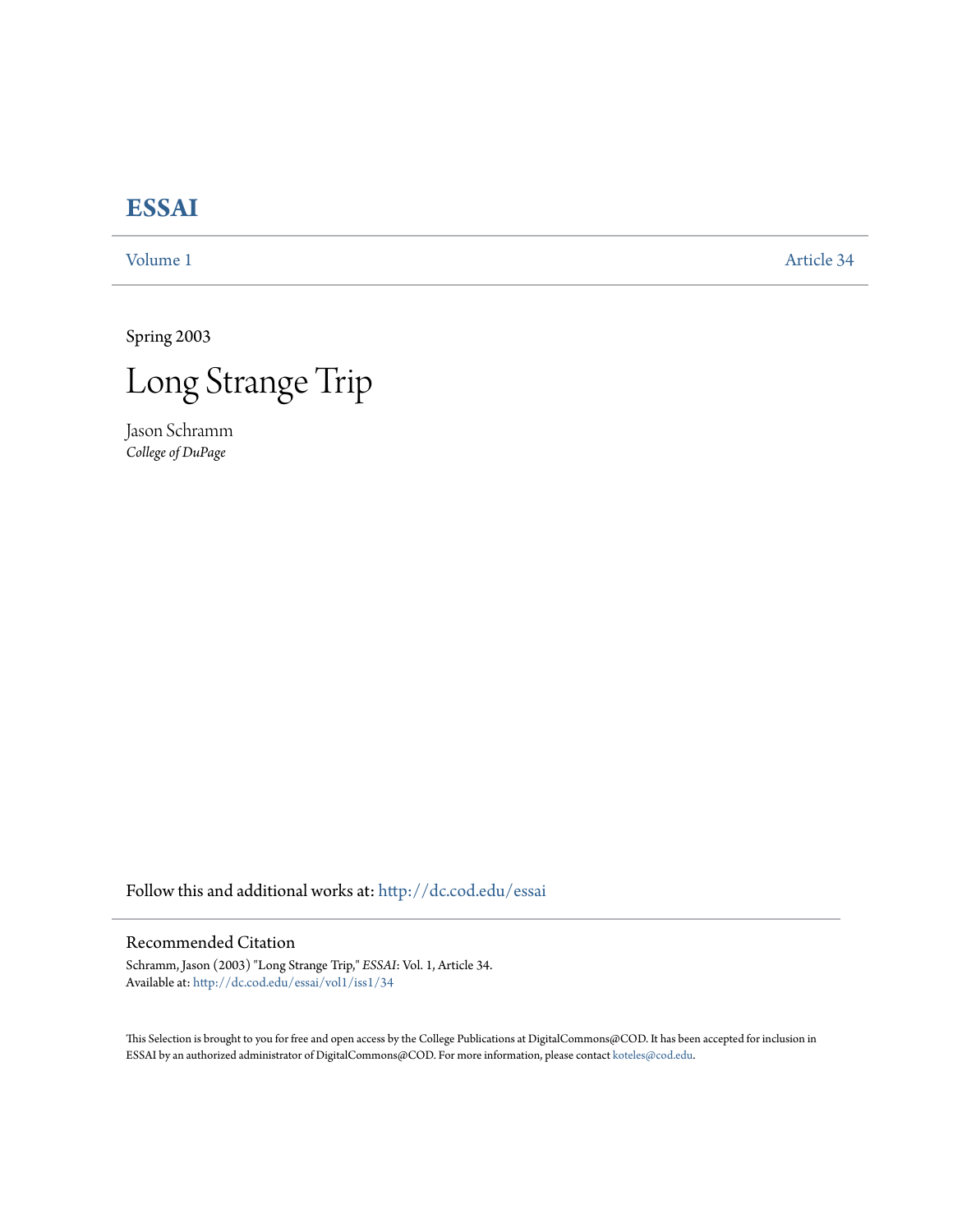Long Strange Trip

#### by Jason Schramm

### (Psychology 100 and English 101: Adult Fast Track)

The Assignment: Write a paper that defines and differentiates between classical and operant conditioning, providing examples from your own behavior.

turn the corner and there it sits. It's motionless, and my steely gaze is locked unwaveringly upon it. My muscles are rigid with fear and anticipation, but I hardly notice. There have been so many times If turn the corner and there it sits. It's motionless, and my steely gaze is locked unwaveringly upon My muscles are rigid with fear and anticipation, but I hardly notice. There have been so many to I've faced this same si without emotion. I feel no sense of respect for what has vanquished me time and time again. I'm filled only with hate, so much so, that I can almost feel the ire spilling out from me. Hatred this intense can only be created by the pain and scarring of many lost battles. Countless one-sided defeats have beaten down my optimism over time and replaced it not with a quiet resolve, but with a rage and fury so consuming it takes over my entire being and fundamentally changes who I am. This time will be different. This time I will be the victor. This time the other will finally taste defeat.

Many of our daily activities are learned responses. Some of them have been instilled in us for so long that we don't even realize that we have learned them at one point. They have become second nature. These are the learned responses that seem to run the deepest. They are so ingrained in our psyche that they most often connect with our most primal and intense emotions. The feelings of rage, love, fear and passion are ofttimes tapped by these learned responses. Behaviorists have effectively explained learning, a change in behavior and/or knowledge due to experience, by classifying the relationships between different responses and stimuli as classical conditioning or operant conditioning. Any given example of classical conditioning should include components that can be labeled as an unconditioned stimulus, an unconditioned response, a conditioned stimulus, and a conditioned response. Conversely, under the operant conditioning umbrella, a conditioned response can be qualified as born of positive reinforcement, positive punishment, and negative punishment. Everyone has examples of all of these conditioned behaviors in their everyday lives. Unfortunately, most people don't have the information necessary to recognize them. This can lead to faulty decision making in countless aspects of a person's life. I will share a few examples of the different types of conditioning as found in my own experiences to lend some concrete foundation to these principles.

In the opening paragraph I wrote about an experience that was very familiar to me. While reading it, you may have been drawn to attention, waiting for the next development between my arch enemy and myself. I wonder, would you have been so interested had I told you what my arch enemy truly was at the beginning of the story? It was an ordinary, metal, commercial door handle. You may be wondering how something as common and seemingly harmless as an ordinary door handle could cause such an erratic and emotionally charged response from a grown man. Actually, it wasn't the door handle at all. I used to work for a retail operation on Chicago's Magnificent Mile early in my varied career. The upper office floors of the building were carpeted with the most electrically charged carpet I have ever come in contact with. There was one specific hallway that was so charged a person listening closely could hear the hum. It was at end of this hallway that the door to the smoking break area stood. It was this door that held the handle that stood between my ultimate pleasure and myself. This handle that, when touched, would undoubtedly deliver one of the most potent shocks ever to go unrecorded by man. A shock so potent, it could only be characterized as the mother of all electric shocks. Daily, as I would approach the handle, my muscles would become tense. My brain would start to cramp in anticipation of the ensuing pain. The apprehension building in my body would build into anger over the needless pain I was about to endure from such a simple act. I would spite the fool that chose the carpet for this hallway, and wish horrible things upon his family. Finally, I would raise my hand to within a quarter of an inch from the handle. I would then swat at it with a series of twitching motions reminiscent of a rabbit readying to flee a potential

1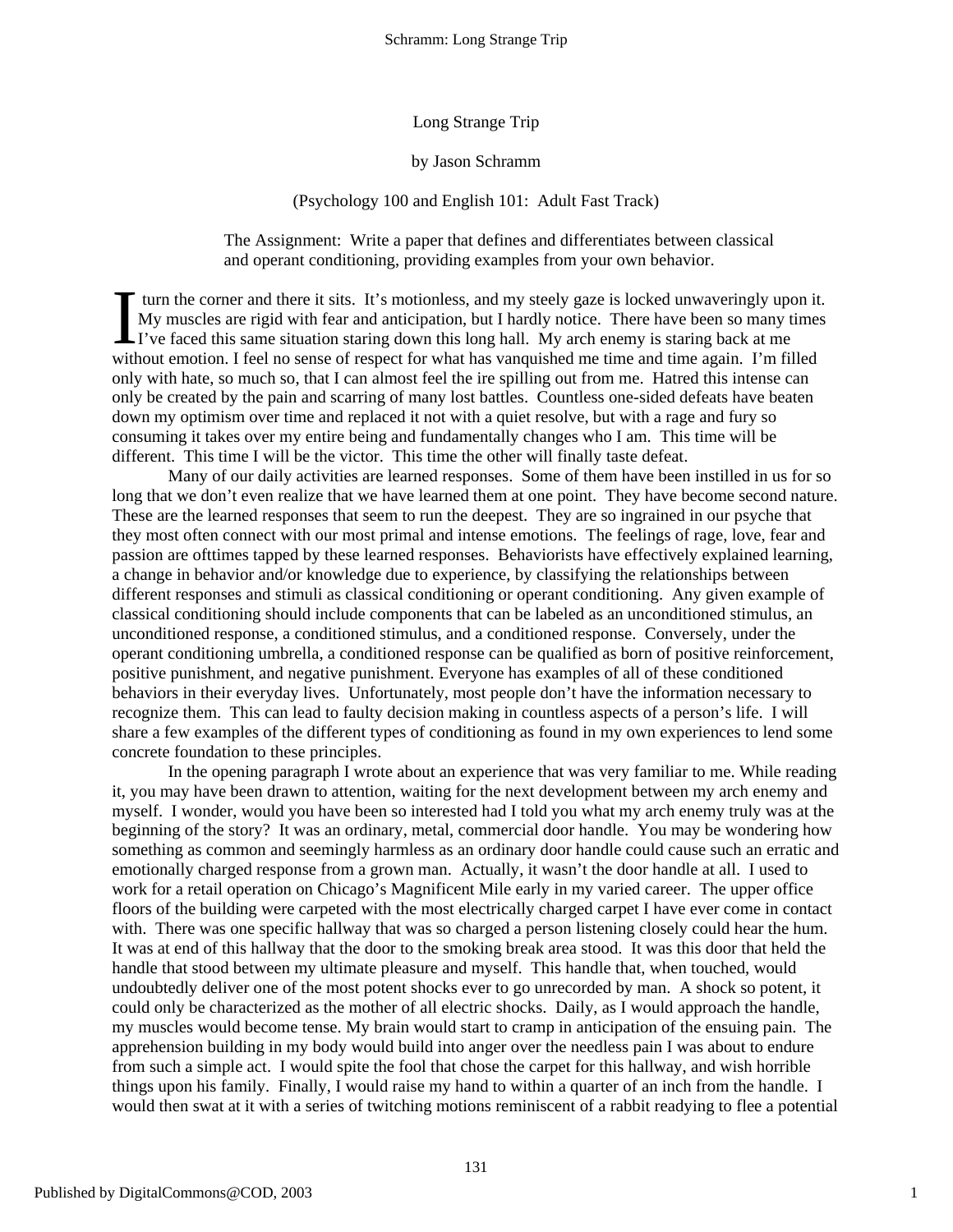#### *ESSAI, Vol. 1 [2003], Art. 34*

threat. Over time this ritual became an accepted response to this door handle.

If the experience had caused me to react in this way to all door handles, it would have been an example of a phenomenon known as stimulus generalization, but my learned response was localized to this specific handle, causing it to be termed stimulus discrimination. The true cause of the behavior, or unconditioned stimulus, was the shock generated by the friction between my shoes and the carpet. The response was the tension and pain, and bridging from that, the anger and spastic hand motions. This would be considered the unconditioned response because it occurred naturally when faced with the unconditioned stimulus. The cause of this response was in turn transferred to the door handle. This fact became evident when the eventual removal of the carpet (and electric shocks) was followed with the continuation of the behavior. The tension and swatting of the door handle remained long after the threat of electric shock had passed. Therefore, the conditioned response was the same as the unconditioned response, but it was now attached to the conditioned stimulus (door handle) instead of the unconditioned stimulus (electric shock). Over time, the response faded and "normal" door opening activity returned. This is a concept known as extinction. It occurs when the separation of the unconditioned and conditioned stimuli eventually results in the ceasing of the conditioned response. Years later, I returned to the building to visit some old friends. On the way down the hall, the tension and hand swiping returned uncontrollably. This phenomenon is known as spontaneous recovery, and goes a long way to support the concept that human memory could be permanent.

Prior to my battles with static electricity, I had many other experiences that can be related to conditioned responses. When I was in high school I wanted nothing more than my autonomy. I wanted to be free from the watchful eye of my parents and three older brothers. My desire to break off from the family and take greater control of my life led me to engage in what some would refer to as selfdestructive behavior. I began to fail classes in school, and in time stopped going to school altogether. I was a habitual alcohol abuser and often used people around me only as means to an end.. I broke every rule set for me, and took every opportunity to flaunt my utter disregard for my parents' authority. This led to a rift forming in my relationship with my family. Their anger and emotional pain led to a lack of trust and feelings of helplessness and hopelessness. In order to avoid those uncomfortable feelings, they chose to distance themselves from me. They essentially were giving me the autonomy that I had desired, which caused me to exhibit even more outrageous behavior in hopes of increasing my freedom. This is an example of positive reinforcement. It's termed positive because I *received* freedom as a consequence. We attach the term reinforcement because the unruly behavior was *strengthened* by the consequence.

Continuing on the theme of Jason Schramm: The Wasted Years (wasted taking on a double meaning), before the conception of my son I lived with a complete lack of concern and respect for the basic functions of life. Literally, sleeping, consumption of food, even living in general had lost all importance in my list of priorities. My short list consisted of cigarettes, beer, and Jerry Springer. I felt that I had no purpose in life, and therefore no reason to strive for anything greater than the good spot on the couch. Then my wife (girlfriend at the time) came to me to inform me that we were expecting. I was going to be given the greatest gift. There would be another life dependent solely upon my wife and myself. Little did I know that I was also getting another gift. I was sitting in the center of the room and Lisa came up behind me. In a flash, she smacked me in the back of the head with all of her might. When the stars cleared, she was standing above me talking about responsibility and the need to grow up. Finally, I listened. This gave me the sense of purpose and responsibility I needed to respect and embrace life. Almost instantly, my behavior changed to what would be considered responsible and admirable, a turnaround that shocked everyone but myself. The smack in the back of the head that was *given* to me was the positive once again, but this time my behavior was *weakened*, causing us to define this experience as learning through positive punishment.

The final chapter in the odyssey that is my life involves an example of negative punishment. In my quest to live fast, die young, and leave a good looking corpse, I found myself speeding in my 1986 Trans Am Firebird more often than not. One year I was convicted three times within a period of twelve months. Under Illinois law, that number of moving violation convictions in that period of time results in an immediate suspension of driving privileges, along with numerous monetary fines. The behaviorists